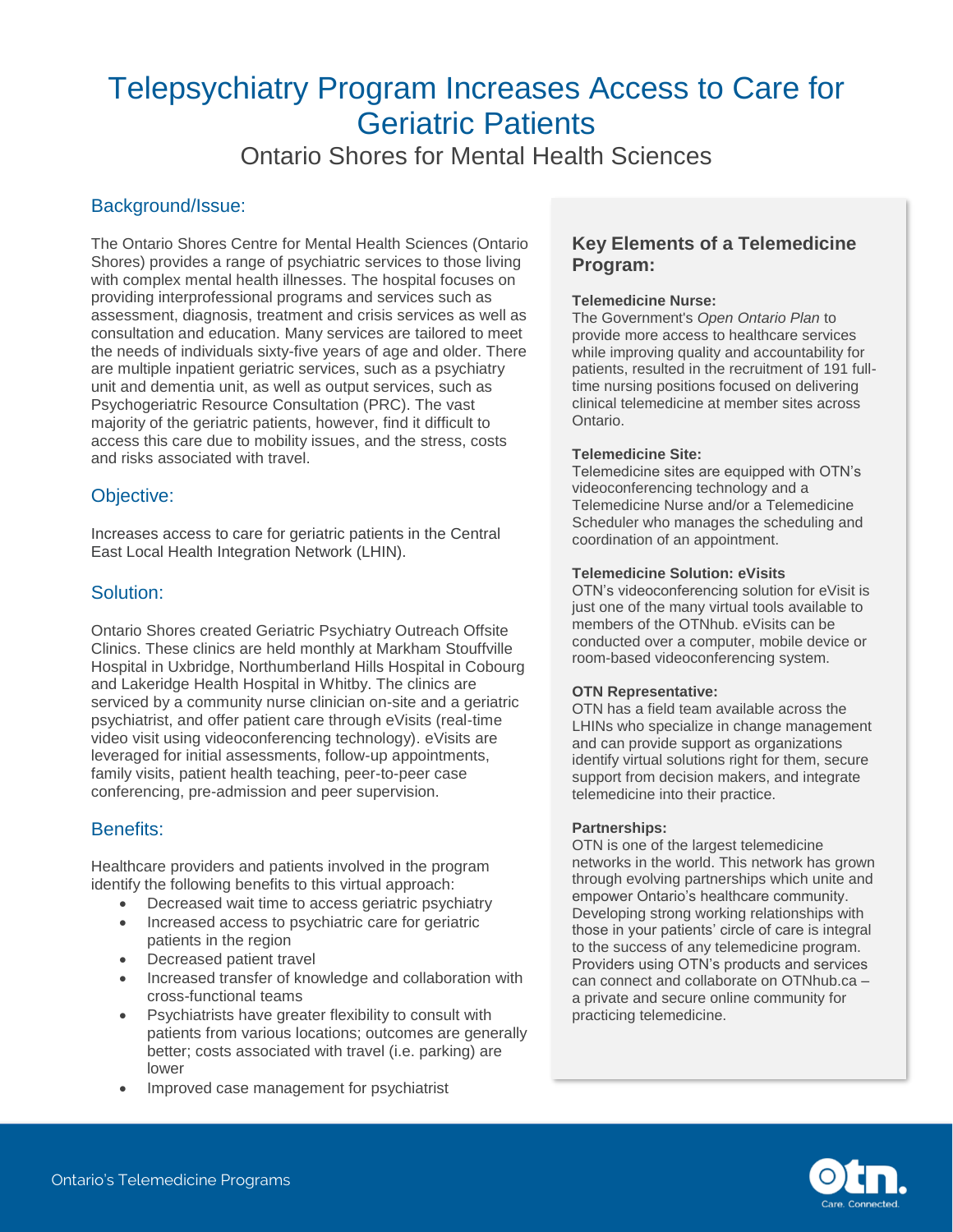# Ontario Shores for Mental Health Sciences

# Patient Population

Patients are accepted if they are sixty-five and older with a psychiatric concern that is either treatment resistant or complex in nature presenting with one or more of the following: cognitive changes, behavioural changes, mood changes, anxiety or psychotic symptoms from home, long term care or hospital.

The clinic also accepts patients that are forty years and older with suspected dementia, and/or a new onset of cognitive impairment where the diagnosis is unclear, presentations are unusual or cognitive difficulties may coexist with a psychiatric disorder, complex medical problems or drug interactions. The patient also must be eighteen and over who have an established neurological condition including acquired brain injury.

# Participating Sites

The following clinics are serviced by a Community Nurse Clinician on-site and a Geriatric Psychiatrist from Ontario Shores via OTN.

- Markham Stouffville Hospital Clinic: serves seniors living in the community. The clinic is accessible solely to General Practitioners practicing in the Uxbridge area
- Northumberland Hills Hospital Clinic: serves inpatients of Northumberland Hills Hospital
- Lakeridge Health Whitby Hospital Clinic: serves inpatients of Lakeridge Health Whitby

#### How it Works:

1. **Referral**

Ontario Shores uses a centralized intake and referral system which is publically available on their website (www.ontarioshores.ca). Referring organizations and practitioners fax the completed form to Ontario Shores' central intake.

#### 2. **Intake**

The central intake referral form has a section that provides the client the option to choose an eVisit (real-time video visit). The central intake team checks the form for completion prior to it being sent to the Geriatric and Neuropsychiatry Outpatient Intake secretary. The intake secretary pre-screens the referral and, if supplemental information is required, the nurse contacts the referring organization or practitioner for clarification. The intake nurse forwards the referral according to the respective outpatient service.

#### 3. **Initial Assessment & eVisit**

For the Geriatric Mental Health Outreach Team (GMHOT), the assigned outpatient clinician conducts the clinical assessment (in person) at the Long Term Care Home with the resident and care team. The clinician then arranges the psychiatrist consult via videoconference (this is done primarily for patients in rural areas). All videoconference events are scheduled through a Telemedicine Coordinator.

#### 4. **Follow-Up**

Follow-up visits are arranged using the same process.

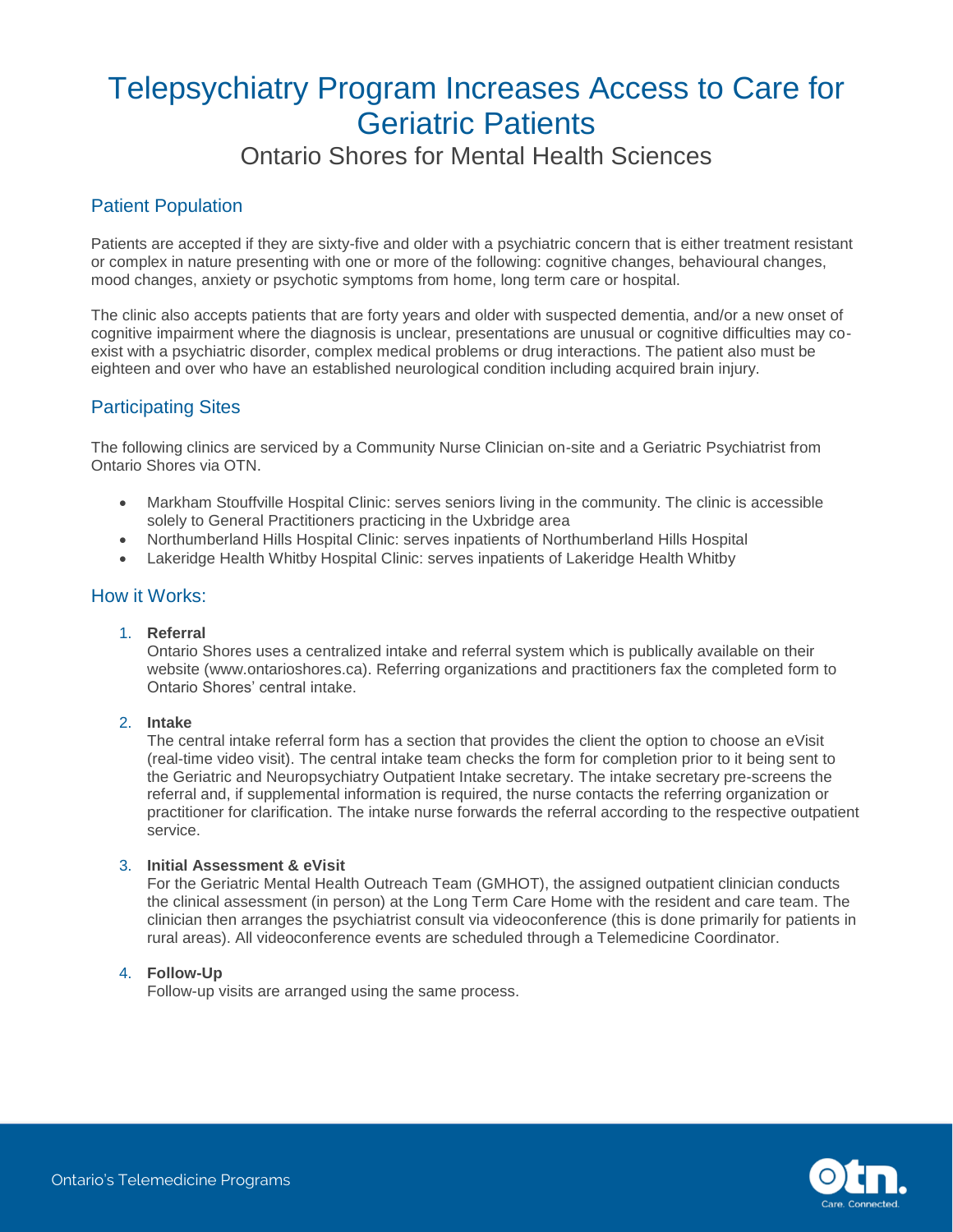Ontario Shores for Mental Health Sciences

### Resources:

#### **Human Resources**

A LHIN-funded Telemedicine Nurse is leveraged to facilitate scheduling and case management of patients between Ontario Shores geriatric psychiatrists and other allied healthcare team members (consultant site) and patients presenting at external institutions (host sites).

#### **Technology**

The program uses OTN's videoconferencing solution for eVisits.

#### **Training/Change Management**

In 2014, a regional representative from OTN provided Ontario Shores, and participating patient/clinic sites, comprehensive telemedicine training. As new employees join their teams, OTN works with sites to enable access to OTN training resources and education opportunities. OTN also offers online training on the OTNhub which can be completed independently anytime, anywhere.

#### **Financial Investments**

Ontario Shores, along with the program's participating patient sites, allocated funds from their own budgets to purchase a number of high-definition (HD) cameras, microphone, and headsets for their desktop computers to enable videoconferencing. The funding was secured after a business case and project charter were completed by the program's Clinical Manager and approved by the Administrative Director, Senior Management Team and Finance. Physicians can also bill OHIP for telemedicine services.

#### **Physical Requirements**

Ontario Shore's Geriatric Memory Clinic conference room was converted into an OTN room-based videoconferencing studio.

#### Implementation

#### **1. Identify a Need**

Ontario Shores' Clinical Manager identified the need to increase access to care for geriatric patients in conjunction with the Local Health Integration Network (LHIN)'s environmental reports detailing the lack of geriatric psychiatry coverage.

#### **2. Identify a Champion**

Dr. Ian Dawe, Physician in Chief at Ontario Shores, was instrumental in initiating telemedicine in early 2012. He, along with local LHIN-funded telemedicine nurses, identified telemedicine's value and encouraged its adoption throughout the region.

#### **3. Obtain Organization-Wide Support**

Telemedicine's expansion and development was a corporate goal set by the Senior Management Team in response to the LHIN's environmental reports and the telemedicine champions' enthusiasm and support. A project plan, which incorporated telemedicine, began in early 2014 and was completed by the fall.

#### **4. Scale Program**

A communications strategy was developed by the LHIN to communicate the telemedicine program to Behavioural Supports Ontario communities and encourage the purchase of videoconferencing equipment and training. OTN's regional representative frequently visited Ontario Shores to train groups of psychiatrists as well as assist them in drafting early telemedicine protocols.